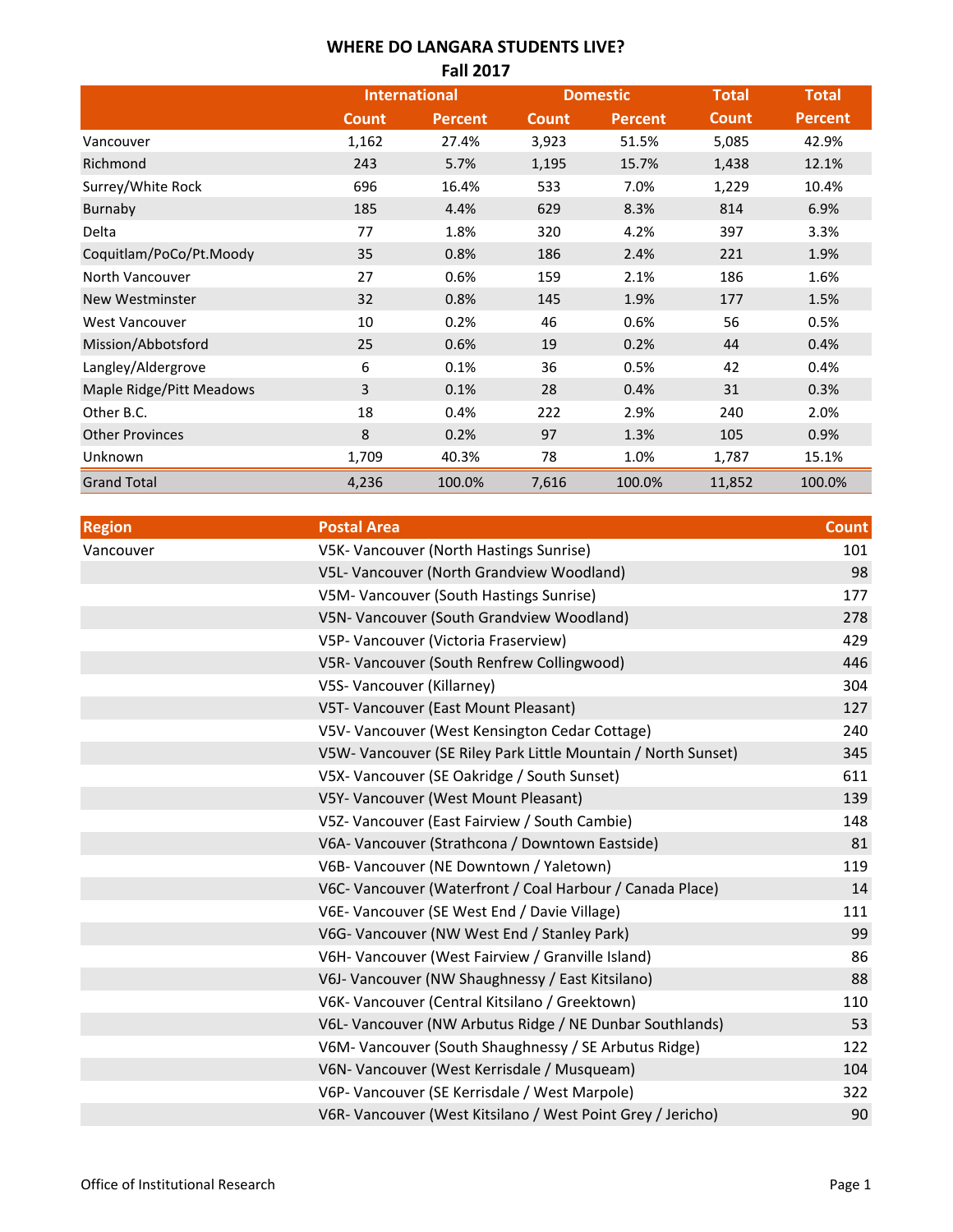## **WHERE DO LANGARA STUDENTS LIVE?**

### **Fall 2017**

| <b>Region</b>           | <b>Postal Area</b>                                  | <b>Count</b> |
|-------------------------|-----------------------------------------------------|--------------|
|                         | V6S- Vancouver (NW Dunbar Southlands / Chaldecutt)  | 100          |
|                         | V6T- Vancouver (UBC)                                | 68           |
|                         | V6Z- Vancouver (SW Downtown)                        | 73           |
|                         | V7X- Vancouver (Bentall Centre)                     | $\mathbf{1}$ |
|                         | V7Y- Vancouver (Pacific Centre)                     | 1            |
| Richmond                | V6V-Richmond Northeast                              | 84           |
|                         | V6W-Richmond Southeast                              | 8            |
|                         | V6X-Richmond North                                  | 299          |
|                         | V6Y-Richmond Central                                | 296          |
|                         | V7A- Richmond South                                 | 201          |
|                         | V7B-Richmond (Sea Island / YVR)                     | 6            |
|                         | V7C- Richmond Northwest                             | 279          |
|                         | V7E-Richmond Southwest                              | 265          |
| Surrey/White Rock       | V3R- Surrey North                                   | 99           |
|                         | V3S- Surrey East                                    | 165          |
|                         | V3T- Surrey Inner Northwest                         | 99           |
|                         | V3V- Surrey Outer Northwest                         | 237          |
|                         | V3W- Surrey Upper West                              | 374          |
|                         | V3X- Surrey Lower West                              | 56           |
|                         | V3Z- Surrey Lower East                              | 22           |
|                         | V4A- Surrey Southwest                               | 60           |
|                         | V4B- White Rock                                     | 15           |
|                         | V4N- Surrey Northeast                               | 79           |
|                         | V4P- Surrey South                                   | 23           |
| Burnaby                 | V3N- Burnaby (East Big Bend / Edmonds)              | 132          |
|                         | V5A- Burnaby (Lake City / Burnaby Mountain)         | 39           |
|                         | V5B- Burnaby (Parkcrest Aubrey / Ardingley Sprott)  | 51           |
|                         | V5C- Burnaby (Burnaby Heights / Willingdon Heights) | 78           |
|                         | V5E- Burnaby (Kingsway Beresford)                   | 77           |
|                         | V5G- Burnaby (Cascade Schou / Douglas Gilpin)       | 101          |
|                         | V5H- Burnaby (Maywood / Windsor)                    | 196          |
|                         | V5J- Burnaby (Suncrest / West Big Bend)             | 140          |
| Delta                   | V4C- Delta Northeast                                | 140          |
|                         | V4E- Delta East                                     | 25           |
|                         | V4K- Delta Northwest                                | 135          |
|                         | V4L- Delta Southeast                                | 33           |
|                         | V4M- Delta Southwest                                | 64           |
| Coquitlam/PoCo/Pt.Moody | V3B- Port Coquitlam Central                         | 50           |
|                         | V3C- Port Coquitlam South                           | 35           |
|                         | V3E- Coquitlam North                                | 34           |
|                         | V3H- Port Moody                                     | 25           |
|                         | V3J- Coquitlam North                                | 46           |
|                         | V3K- Coquitlam South                                | 31           |
| North Vancouver         | V7G- North Vancouver Outer East                     | 3            |
|                         | V7H- North Vancouver Inner East                     | 11           |
|                         | V7J- North Vancouver East Central                   | 18           |